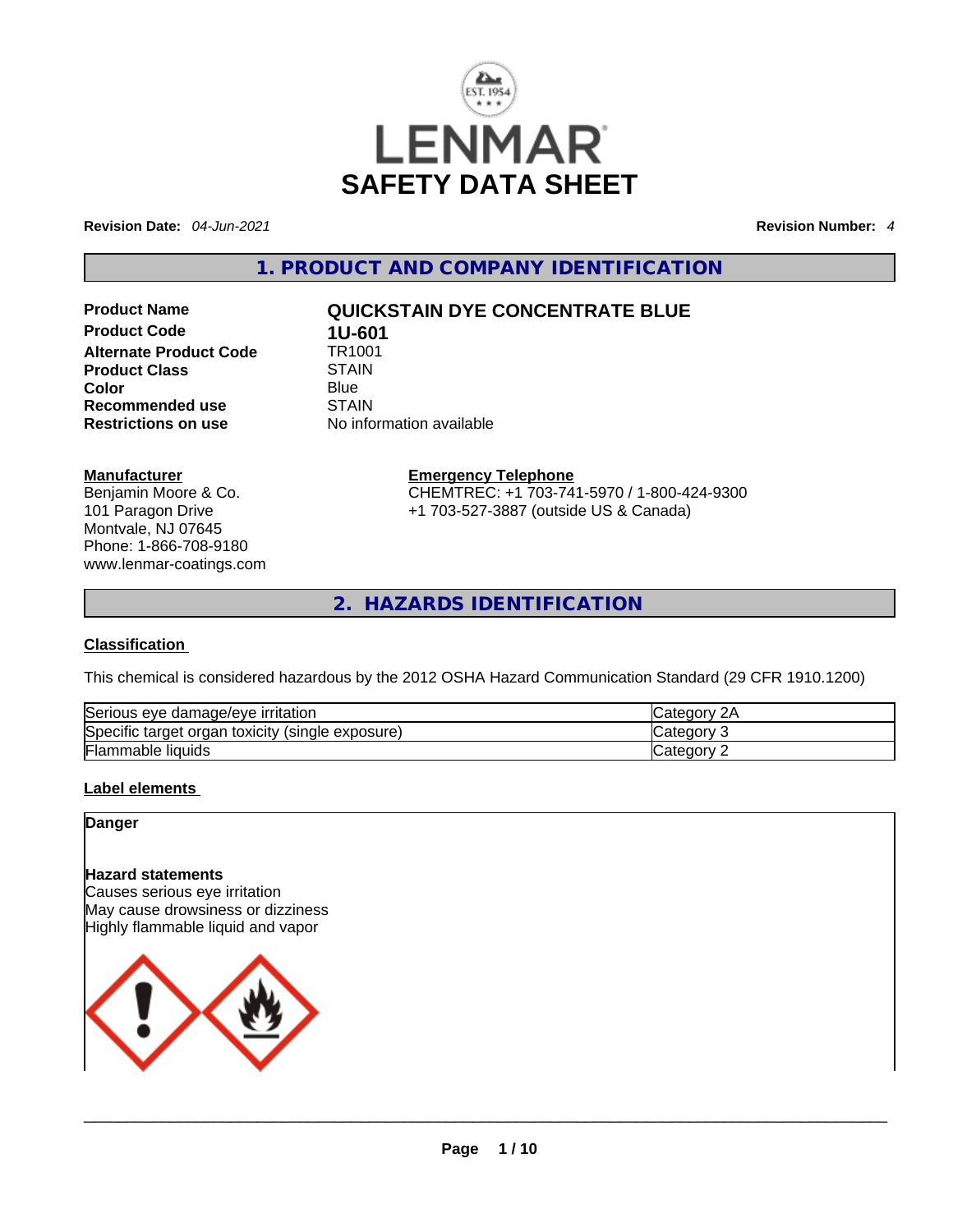**Appearance** liquid **Odor** *Solvent* **Appearance** liquid **Odor Odor Odor Odor Odor Odor Odor Odor Odor Odor Odor Odor Odor Odor Odor Odor Odor Odor Odor Odor Odor Odor Odor Odor** 

**Precautionary Statements - Prevention**

Wash face, hands and any exposed skin thoroughly after handling

Avoid breathing dust/fume/gas/mist/vapors/spray

Use only outdoors or in a well-ventilated area

Keep away from heat, hot surfaces, sparks, open flames and other ignition sources. No smoking

Keep container tightly closed

Ground/bond container and receiving equipment

Use explosion-proof electrical/ventilating/lighting/equipment

Use only non-sparking tools

Take precautionary measures against static discharge

Wear protective gloves/protective clothing/eye protection/face protection

Keep cool

# **Eyes**

IF IN EYES: Rinse cautiously with water for several minutes. Remove contact lenses, if present and easy to do. Continue rinsing

If eye irritation persists: Get medical advice/attention

### **Skin**

IF ON SKIN (or hair): Remove/Take off immediately all contaminated clothing. Rinse skin with water/shower **Inhalation**

IF INHALED: Remove victim to fresh air and keep at rest in a position comfortable for breathing

Call a POISON CENTER or doctor/physician if you feel unwell

**Fire**

In case of fire: Use CO2, dry chemical, or foam for extinction

# **Precautionary Statements - Storage**

Store in a well-ventilated place. Keep container tightly closed Store locked up

#### **Precautionary Statements - Disposal**

Dispose of contents/container to an approved waste disposal plant

# **Hazards not otherwise classified (HNOC)**

Not applicable

# **Other information**

No information available

# **3. COMPOSITION INFORMATION ON COMPONENTS**

| -- - --- -<br>ne | ----<br>NC             | . 07<br>AM.<br>70    |
|------------------|------------------------|----------------------|
|                  | $\sim$<br>⋰<br>$\cdot$ | $\Omega$<br>90<br>ັບ |

# **4. FIRST AID MEASURES**

#### **Description of first aid measures**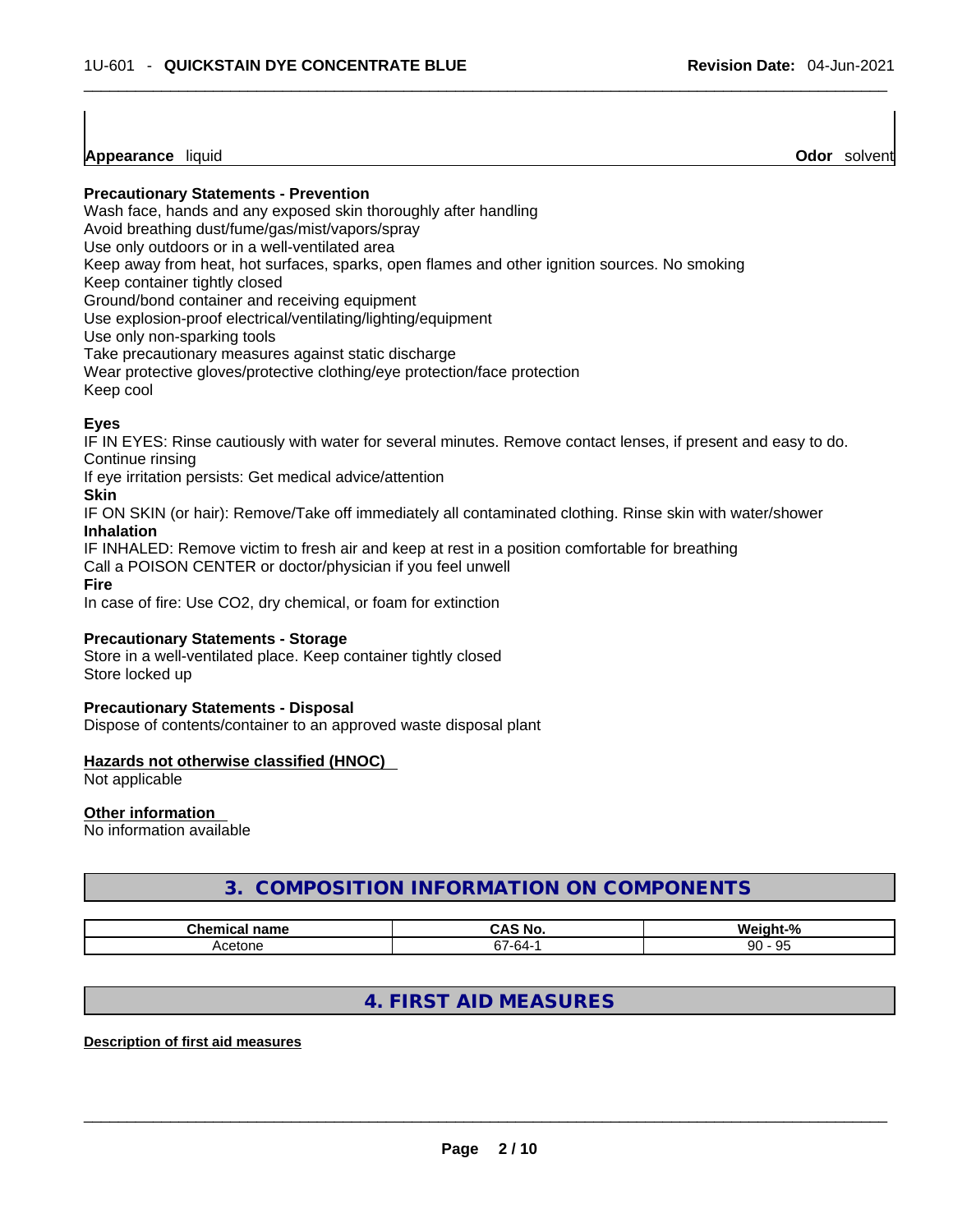| <b>General Advice</b>                            | If symptoms persist, call a physician. Show this safety data sheet to the doctor in<br>attendance.                                                                                                                      |
|--------------------------------------------------|-------------------------------------------------------------------------------------------------------------------------------------------------------------------------------------------------------------------------|
| <b>Eye Contact</b>                               | Immediately flush with plenty of water. After initial flushing, remove any contact<br>lenses and continue flushing for at least 15 minutes. Keep eye wide open while<br>rinsing. If symptoms persist, call a physician. |
| <b>Skin Contact</b>                              | Wash off immediately with soap and plenty of water removing all contaminated<br>clothes and shoes. If skin irritation persists, call a physician.                                                                       |
| <b>Inhalation</b>                                | Move to fresh air. If symptoms persist, call a physician.<br>If not breathing, give artificial respiration. Call a physician immediately.                                                                               |
| Ingestion                                        | Clean mouth with water and afterwards drink plenty of water. Do not induce<br>vomiting without medical advice. Never give anything by mouth to an unconscious<br>person. Consult a physician.                           |
| <b>Protection Of First-Aiders</b>                | Use personal protective equipment.                                                                                                                                                                                      |
| <b>Most Important</b><br><b>Symptoms/Effects</b> | No information available.                                                                                                                                                                                               |
| <b>Notes To Physician</b>                        | Treat symptomatically.                                                                                                                                                                                                  |

**5. FIRE-FIGHTING MEASURES** 

| <b>Flammable Properties</b>                                     | Vapors may travel considerable distance to a source of<br>ignition and flash back. Vapors may cause flash fire.                                                                                                                                                                                |
|-----------------------------------------------------------------|------------------------------------------------------------------------------------------------------------------------------------------------------------------------------------------------------------------------------------------------------------------------------------------------|
| <b>Suitable Extinguishing Media</b>                             | Foam, dry powder or water. Use extinguishing measures<br>that are appropriate to local circumstances and the<br>surrounding environment.                                                                                                                                                       |
| Protective equipment and precautions for firefighters           | As in any fire, wear self-contained breathing apparatus<br>pressure-demand, MSHA/NIOSH (approved or equivalent)<br>and full protective gear.                                                                                                                                                   |
| <b>Hazardous combustion products</b>                            | Burning may result in carbon dioxide, carbon monoxide<br>and other combustion products of varying composition<br>which may be toxic and/or irritating.                                                                                                                                         |
| <b>Specific Hazards Arising From The Chemical</b>               | Flammable. Flash back possible over considerable<br>distance. Keep product and empty container away from<br>heat and sources of ignition. Closed containers may<br>rupture if exposed to fire or extreme heat. Thermal<br>decomposition can lead to release of irritating gases and<br>vapors. |
| <b>Sensitivity to mechanical impact</b>                         | No.                                                                                                                                                                                                                                                                                            |
| Sensitivity to static discharge                                 | Yes                                                                                                                                                                                                                                                                                            |
| <b>Flash Point Data</b><br>Flash point (°F)<br>Flash Point (°C) | 3<br>$-16$                                                                                                                                                                                                                                                                                     |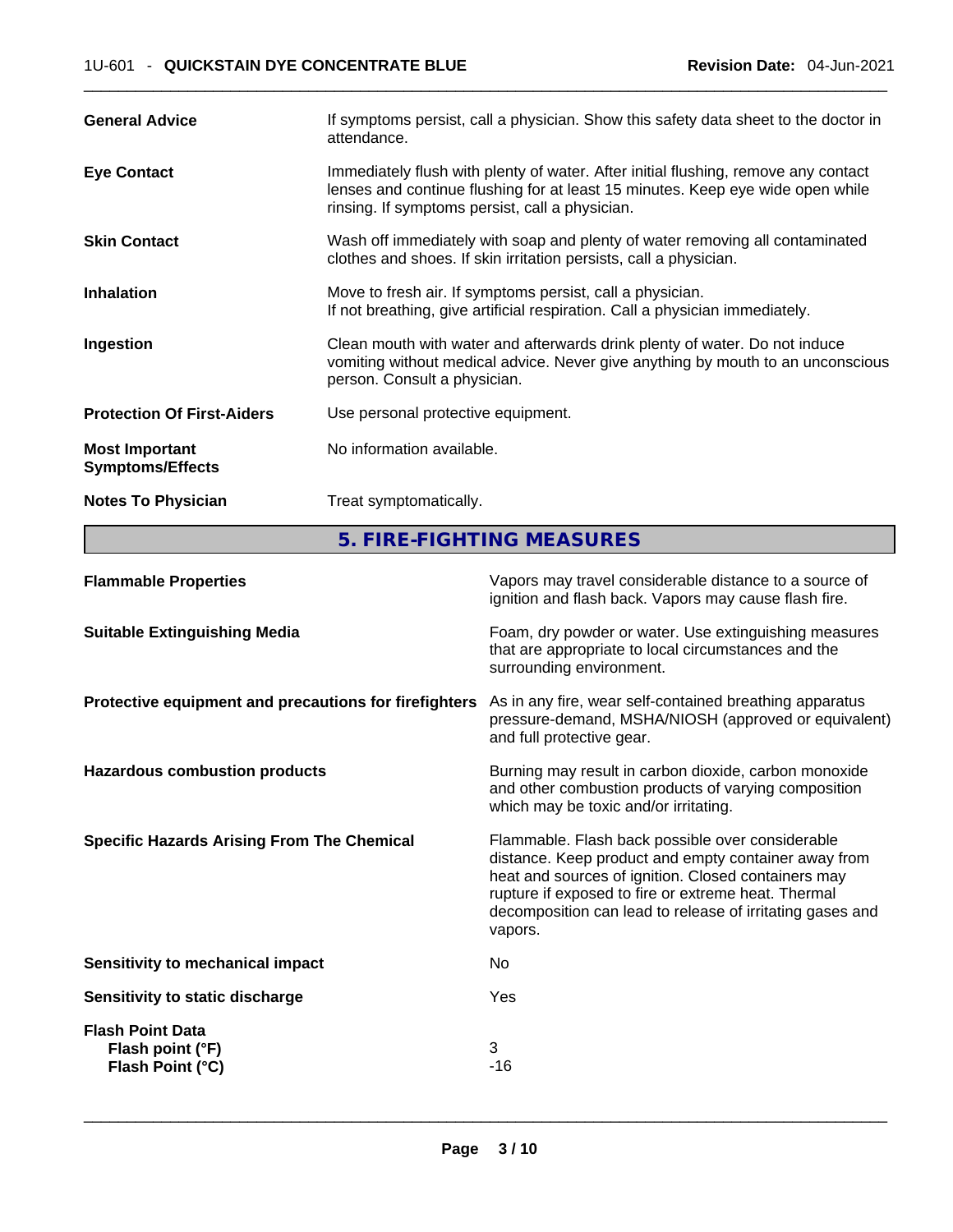| <b>Method</b>                           |                                                               |                        | <b>PMCC</b>                    |                                |
|-----------------------------------------|---------------------------------------------------------------|------------------------|--------------------------------|--------------------------------|
| <b>Flammability Limits In Air</b>       |                                                               |                        |                                |                                |
|                                         | Lower flammability limit:<br><b>Upper flammability limit:</b> |                        | Not available<br>Not available |                                |
| <b>NFPA</b>                             | Health: 1                                                     | <b>Flammability: 3</b> | <b>Instability: 0</b>          | <b>Special: Not Applicable</b> |
| <b>NFPA Legend</b><br>0 - Not Hazardous |                                                               |                        |                                |                                |

- 1 Slightly
- 2 Moderate
- 3 High
- 4 Severe

*The ratings assigned are only suggested ratings, the contractor/employer has ultimate responsibilities for NFPA ratings where this system is used.* 

*Additional information regarding the NFPA rating system is available from the National Fire Protection Agency (NFPA) at www.nfpa.org.* 

# **6. ACCIDENTAL RELEASE MEASURES**

| <b>Personal Precautions</b>      | Remove all sources of ignition. Take precautions to prevent flashback. Ground<br>and bond all containers and handling equipment. Take precautionary measures<br>against static discharges. Ensure adequate ventilation. Avoid contact with skin,<br>eyes and clothing. Use personal protective equipment.                                                                                                                                                                                   |
|----------------------------------|---------------------------------------------------------------------------------------------------------------------------------------------------------------------------------------------------------------------------------------------------------------------------------------------------------------------------------------------------------------------------------------------------------------------------------------------------------------------------------------------|
| <b>Other Information</b>         | Prevent further leakage or spillage if safe to do so. Do not allow material to<br>contaminate ground water system. Prevent product from entering drains. Do not<br>flush into surface water or sanitary sewer system. Local authorities should be<br>advised if significant spillages cannot be contained.                                                                                                                                                                                  |
| <b>Environmental precautions</b> | See Section 12 for additional Ecological Information.                                                                                                                                                                                                                                                                                                                                                                                                                                       |
| <b>Methods for Cleaning Up</b>   | Dam up. Soak up with inert absorbent material. Use a non-sparking or explosion<br>proof means to transfer material to a sealed, appropriate container for disposal.<br>Clean contaminated surface thoroughly.                                                                                                                                                                                                                                                                               |
|                                  | 7. HANDLING AND STORAGE                                                                                                                                                                                                                                                                                                                                                                                                                                                                     |
| <b>Handling</b>                  | Avoid contact with skin, eyes and clothing. Wear personal protective equipment.<br>Do not breathe vapors or spray mist. Use only in ventilated areas. Prevent vapor<br>build-up by providing adequate ventilation during and after use.<br>Take precautionary measures against static discharges. To avoid ignition of<br>vapors by static electricity discharge, all metal parts of the equipment must be<br>grounded. Keep away from heat, sparks and flame. Do not smoke. Extinguish all |
|                                  | flames and pilot lights, and turn off stoves, heaters, electric motors and other<br>sources of ignition during use and until all vapors are gone. Ignition and/or flash<br>back may occur.                                                                                                                                                                                                                                                                                                  |
| <b>Storage</b>                   | Keep containers tightly closed in a dry, cool and well-ventilated place. Keep away<br>from heat. Keep away from open flames, hot surfaces and sources of ignition.<br>Keep in properly labeled containers. Keep out of the reach of children.                                                                                                                                                                                                                                               |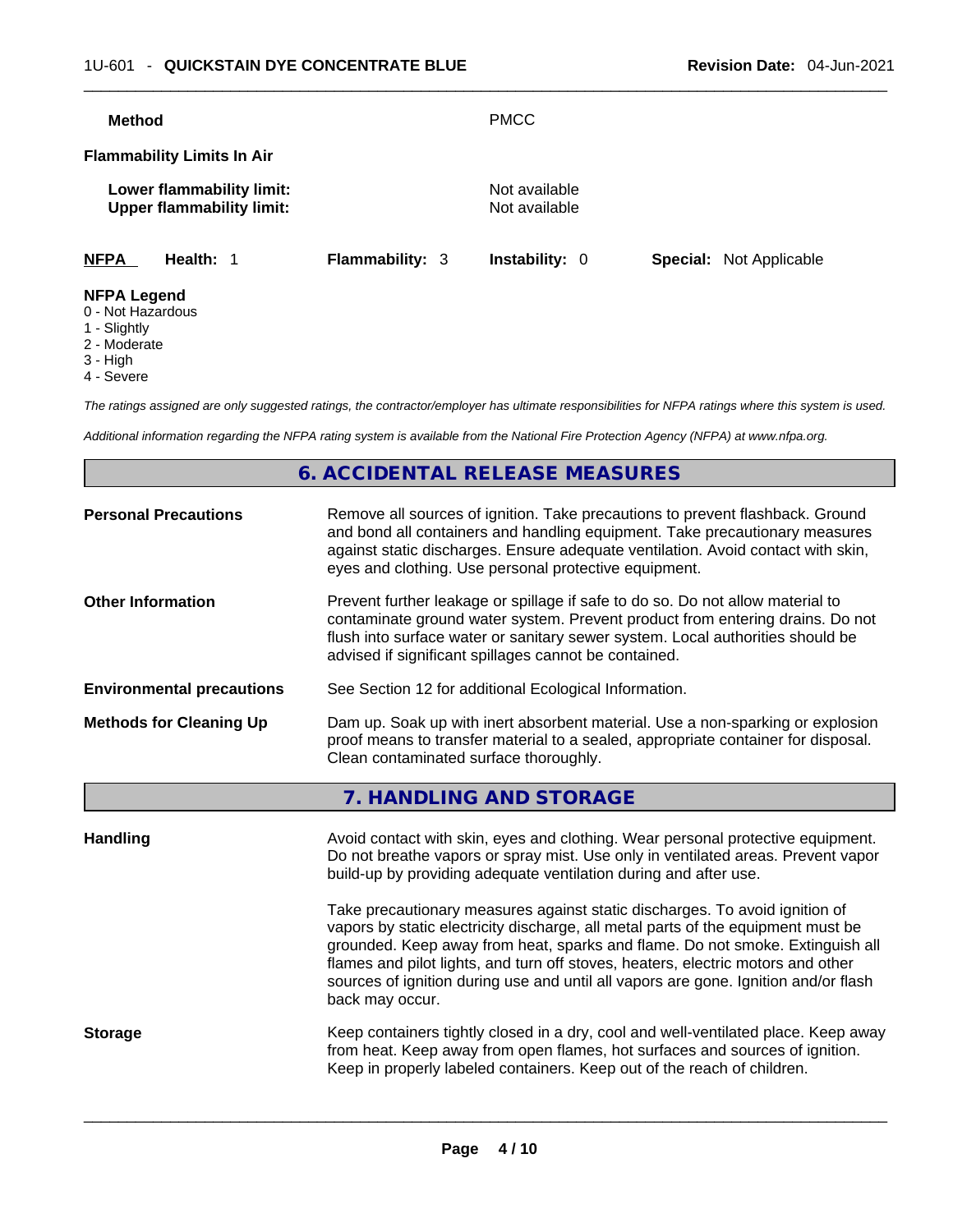# **Incompatible Materials** Incompatible with strong acids and bases and strong oxidizing agents.

**Technical measures/Precautions**Ensure adequate ventilation. Use only where airflow will keep vapors from building up in or near the work area in adjoining rooms. Comply with all national, state, and local codes pertaining to the storage, handling, dispensing and disposal of flammable liquids.

> Dissipate static electricity during transfer by grounding and bonding containers and equipment before transferring material. All equipment should be non-sparking and explosion proof. Use explosion proof electrical equipment for ventilation, lighting and material handling.

# **8. EXPOSURE CONTROLS/PERSONAL PROTECTION**

#### **Exposure Limits**

| <b>Chemical name</b> | <b>ACGIH TLV</b> | <b>OSHA PEL</b>                          |
|----------------------|------------------|------------------------------------------|
| Acetone              | STEL: 500 ppm    | 1000 ppm -<br><b>TWA</b>                 |
|                      | TWA: 250 ppm     | <b>TWA</b><br>$2400$ mg/m <sup>3</sup> - |

#### **Legend**

ACGIH - American Conference of Governmental Industrial Hygienists Exposure Limits OSHA - Occupational Safety & Health Administration Exposure Limits N/E - Not Established

#### **Appropriate engineering controls**

| <b>Engineering Measures</b>          | Ensure adequate ventilation, especially in confined areas.                                                                                                                                                                                                                                                                                                          |
|--------------------------------------|---------------------------------------------------------------------------------------------------------------------------------------------------------------------------------------------------------------------------------------------------------------------------------------------------------------------------------------------------------------------|
| <b>Personal Protective Equipment</b> |                                                                                                                                                                                                                                                                                                                                                                     |
| <b>Eye/Face Protection</b>           | Safety glasses with side-shields. If splashes are likely to occur, wear:. Tightly<br>fitting safety goggles.                                                                                                                                                                                                                                                        |
| <b>Skin Protection</b>               | Long sleeved clothing. Protective gloves.                                                                                                                                                                                                                                                                                                                           |
| <b>Respiratory Protection</b>        | Use only with adequate ventilation. In operations where exposure limits are<br>exceeded, use a NIOSH approved respirator that has been selected by a<br>technically qualified person for the specific work conditions. When spraying the<br>product or applying in confined areas, wear a NIOSH approved respirator<br>specified for paint spray or organic vapors. |
| <b>Hygiene Measures</b>              | Avoid contact with skin, eyes and clothing. Remove and wash contaminated<br>clothing before re-use. Wash thoroughly after handling.                                                                                                                                                                                                                                 |

# **9. PHYSICAL AND CHEMICAL PROPERTIES**

**Appearance** liquid **Density (lbs/gal)** 6.75 - 6.85 **Specific Gravity** 0.81 - 0.83

**Odor Solvent Solvent Solvent Solvent Odor Threshold** No information available **pH pH No** information available **Viscosity (cps) No information available No** information available **Solubility(ies)** No information available \_\_\_\_\_\_\_\_\_\_\_\_\_\_\_\_\_\_\_\_\_\_\_\_\_\_\_\_\_\_\_\_\_\_\_\_\_\_\_\_\_\_\_\_\_\_\_\_\_\_\_\_\_\_\_\_\_\_\_\_\_\_\_\_\_\_\_\_\_\_\_\_\_\_\_\_\_\_\_\_\_\_\_\_\_\_\_\_\_\_\_\_\_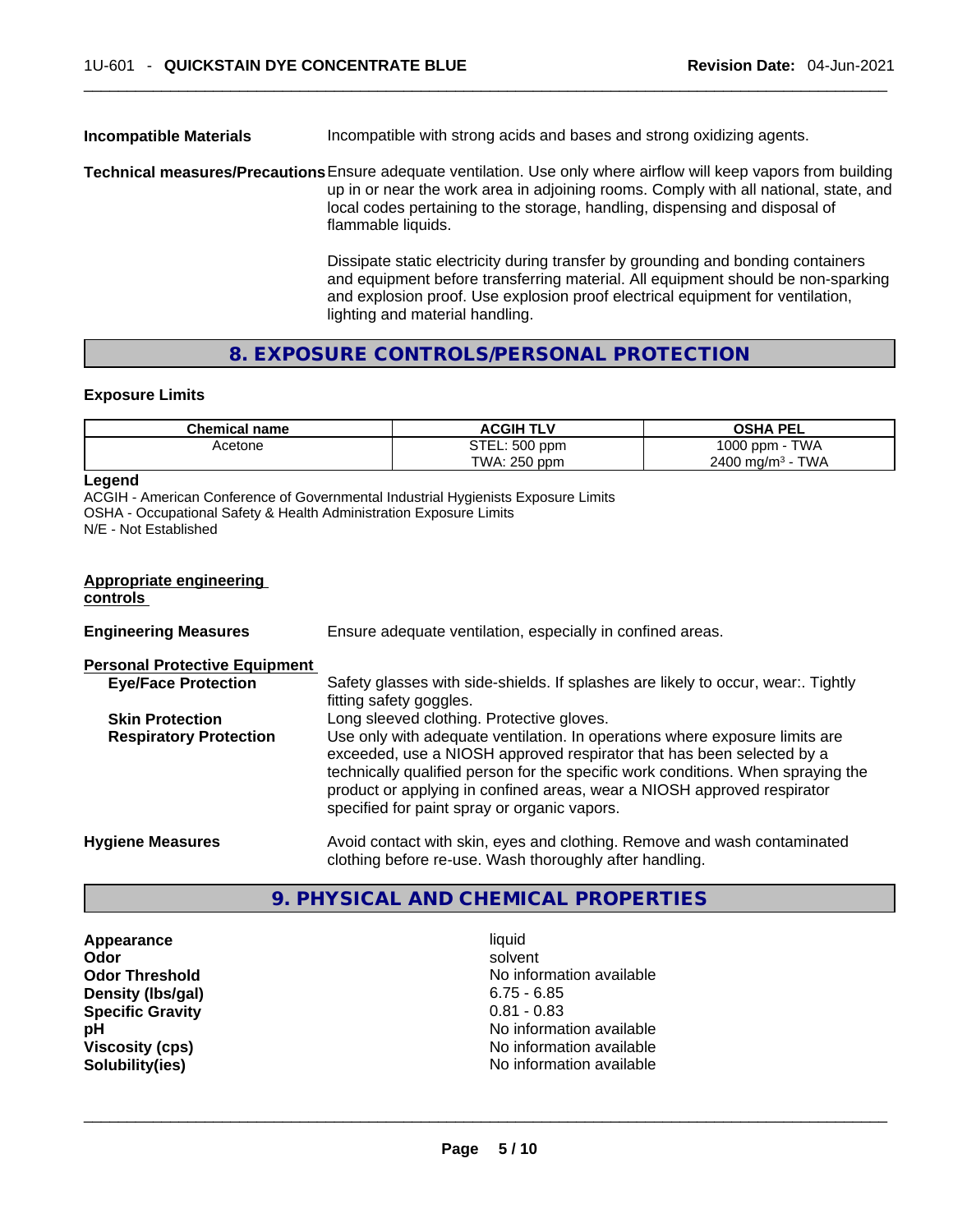**Water solubility No information available No information available Evaporation Rate No information available No information available Vapor pressure**  No information available **Vapor density No information available No** information available **Wt. % Solids** 0 - 10 **Vol. % Solids** 0 - 10 **Wt. % Volatiles** 90 - 100 **Vol. % Volatiles VOC Regulatory Limit (g/L)** 0 **Boiling Point (°F) Boiling Point (°C)** 58 **Freezing point (°F)**<br> **Freezing Point (°C)**<br> **Freezing Point (°C)**<br> **No information available Flash point (°F)** 3 **Flash Point (°C)** -16 **Method** PMCC **Flammability (solid, gas)** Not applicable **Upper flammability limit:** No information available **Lower flammability limit:** No information available **Lower** flammability limit: **Autoignition Temperature (°F)** No information available **Autoignition Temperature (°C)** No information available **Decomposition Temperature (°F)** No information available **Decomposition Temperature (°C)** No information available **Partition coefficient Contract Community No information available** 

**Freezing Point (°C)** No information available

# **10. STABILITY AND REACTIVITY**

**Reactivity No data available Chemical Stability Stability** Stable under normal conditions. Hazardous polymerisation does not occur. **Conditions to avoid** Conditions **to Avoid** Keep away from open flames, hot surfaces, static electricity and sources of ignition. Sparks. Elevated temperature. **Incompatible Materials Incompatible with strong acids and bases and strong** oxidizing agents. **Hazardous Decomposition Products** Thermal decomposition can lead to release of irritating gases and vapors. **Possibility of hazardous reactions** None under normal conditions of use.

**11. TOXICOLOGICAL INFORMATION** 

# **Product Information**

#### **Information on likely routes of exposure**

**Principal Routes of Exposure** Eye contact, skin contact and inhalation.

**Acute Toxicity**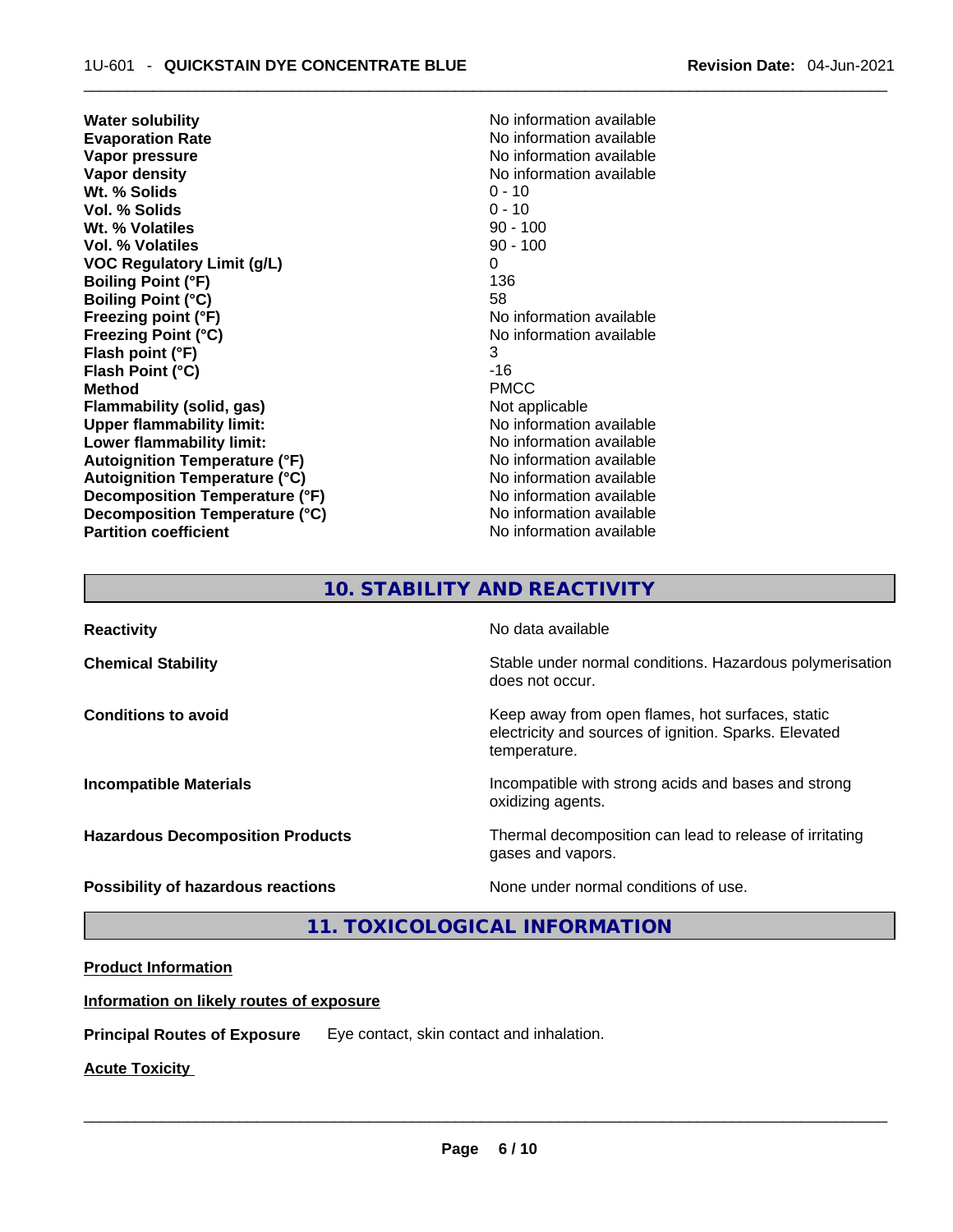| <b>Product Information</b>             | Repeated or prolonged exposure to organic solvents may lead to permanent brain<br>and nervous system damage. Intentional misuse by deliberately concentrating and<br>inhaling vapors may be harmful or fatal.                                                 |  |
|----------------------------------------|---------------------------------------------------------------------------------------------------------------------------------------------------------------------------------------------------------------------------------------------------------------|--|
|                                        | Symptoms related to the physical, chemical and toxicological characteristics                                                                                                                                                                                  |  |
| <b>Symptoms</b>                        | No information available                                                                                                                                                                                                                                      |  |
|                                        | Delayed and immediate effects as well as chronic effects from short and long-term exposure                                                                                                                                                                    |  |
| Eye contact                            | Contact with eyes may cause irritation.                                                                                                                                                                                                                       |  |
| <b>Skin contact</b>                    | May cause skin irritation and/or dermatitis. Prolonged skin contact may defat the<br>skin and produce dermatitis.                                                                                                                                             |  |
| Ingestion                              | Harmful if swallowed. Ingestion may cause irritation to mucous membranes. Small<br>amounts of this product aspirated into the respiratory system during ingestion or<br>vomiting may cause mild to severe pulmonary injury, possibly progressing to<br>death. |  |
| <b>Inhalation</b>                      | Harmful by inhalation. High vapor / aerosol concentrations are irritating to the<br>eyes, nose, throat and lungs and may cause headaches, dizziness, drowsiness,<br>unconsciousness, and other central nervous system effects.                                |  |
| <b>Sensitization</b>                   | No information available                                                                                                                                                                                                                                      |  |
| <b>Neurological Effects</b>            | No information available.                                                                                                                                                                                                                                     |  |
| <b>Mutagenic Effects</b>               | No information available.                                                                                                                                                                                                                                     |  |
| <b>Reproductive Effects</b>            | No information available.                                                                                                                                                                                                                                     |  |
| <b>Developmental Effects</b>           | No information available.                                                                                                                                                                                                                                     |  |
| <b>Target organ effects</b>            | No information available.                                                                                                                                                                                                                                     |  |
| <b>STOT - repeated exposure</b>        | Causes damage to organs through prolonged or repeated exposure if inhaled,<br>May cause disorder and damage to the, liver, kidney, spleen, blood.                                                                                                             |  |
| <b>STOT - single exposure</b>          | May cause disorder and damage to the, Respiratory system, Central nervous<br>system.                                                                                                                                                                          |  |
| Other adverse effects                  | No information available.                                                                                                                                                                                                                                     |  |
| <b>Aspiration Hazard</b>               | May be harmful if swallowed and enters airways. Small amounts of this product<br>aspirated into the respiratory system during ingestion or vomiting may cause mild<br>to severe pulmonary injury, possibly progressing to death.                              |  |
| hlannands al massacrossa af teachaitea |                                                                                                                                                                                                                                                               |  |

#### **Numerical measures of toxicity**

### **The following values are calculated based on chapter 3.1 of the GHS document**

| ATEmix (oral)                        | 6271 mg/kg |
|--------------------------------------|------------|
| <b>ATEmix (dermal)</b>               | 3159 mg/kg |
| <b>ATEmix (inhalation-dust/mist)</b> | 108.3 mg/L |

### **Component Information**

| Chemical name | Oral LD50           | Dermal LD50             | <b>Inhalation LC50</b>                   |
|---------------|---------------------|-------------------------|------------------------------------------|
| Acetone       | Rat<br>= 5800 mg/kg | (Rabbit)<br>15700 mg/kg | Rat ) 8 h<br>$= 50100$ mg/m <sup>3</sup> |
| 67-64-1       |                     |                         |                                          |

# **Chronic Toxicity**

#### **Carcinogenicity**

*There are no known carcinogenic chemicals in this product above reportable levels.*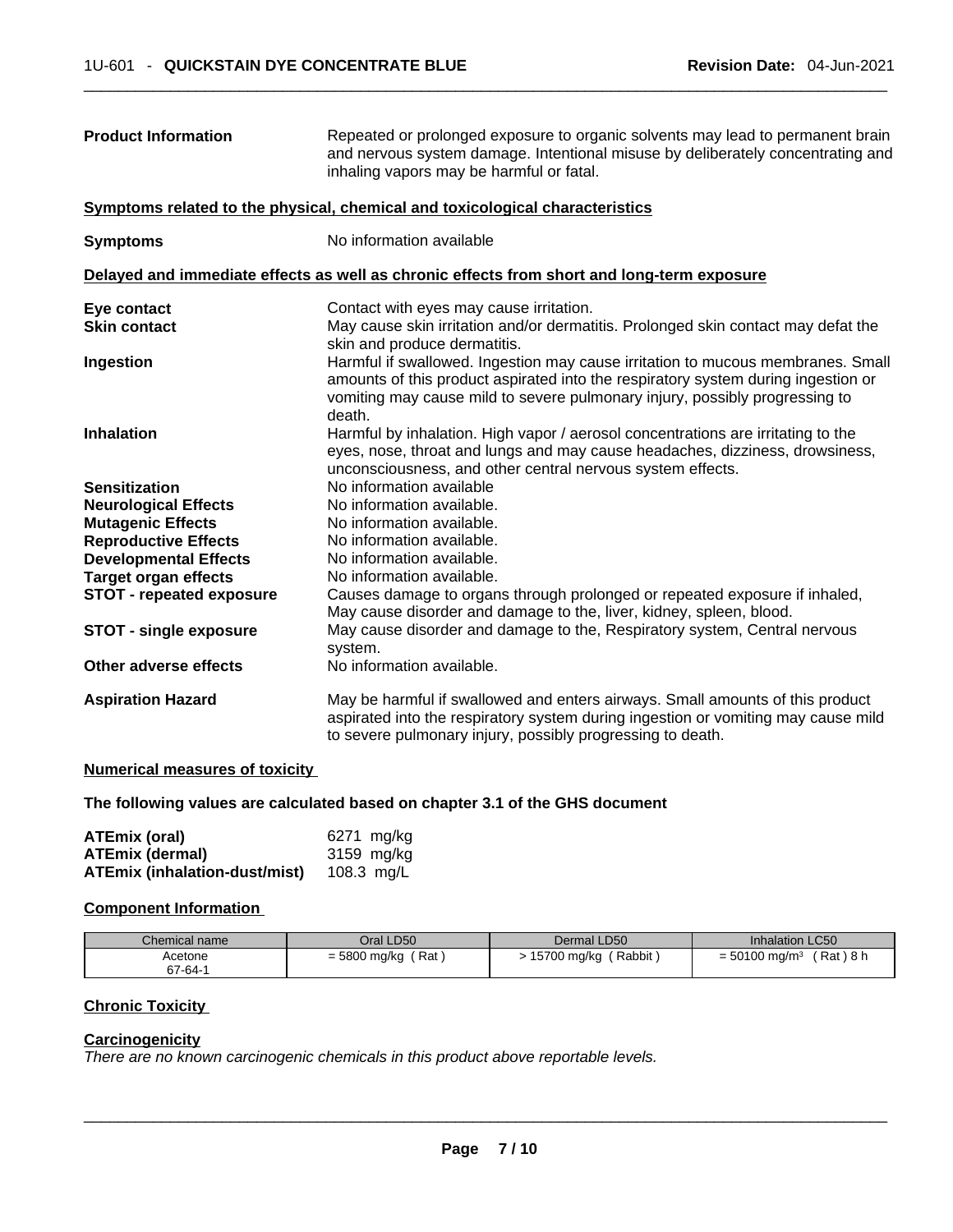# **12. ECOLOGICAL INFORMATION**

### **Ecotoxicity Effects**

The environmental impact of this product has not been fully investigated.

### **Product Information**

# **Acute Toxicity to Fish**

No information available

### **Acute Toxicity to Aquatic Invertebrates**

No information available

#### **Acute Toxicity to Aquatic Plants** No information available

### **Persistence / Degradability**

No information available.

### **Bioaccumulation**

There is no data for this product.

#### **Mobility in Environmental Media**

No information available.

#### **Ozone**

Not applicable

# **Component Information**

#### **Acute Toxicity to Fish**

**Acetone** LC50: 8300 (Bluegill - 96 hr.) mg/L

#### **Acute Toxicity to Aquatic Invertebrates**

#### Acetone EC50: 12600 mg/L (Daphnia magna - 48 hr.)

#### **Acute Toxicity to Aquatic Plants**

No information available

|                                | 13. DISPOSAL CONSIDERATIONS                                                                                                                                                                                               |
|--------------------------------|---------------------------------------------------------------------------------------------------------------------------------------------------------------------------------------------------------------------------|
| <b>Waste Disposal Method</b>   | Dispose of in accordance with federal, state, and local regulations. Local<br>requirements may vary, consult your sanitation department or state-designated<br>environmental protection agency for more disposal options. |
| <b>Empty Container Warning</b> | Emptied containers may retain product residue. Follow label warnings even after                                                                                                                                           |
|                                |                                                                                                                                                                                                                           |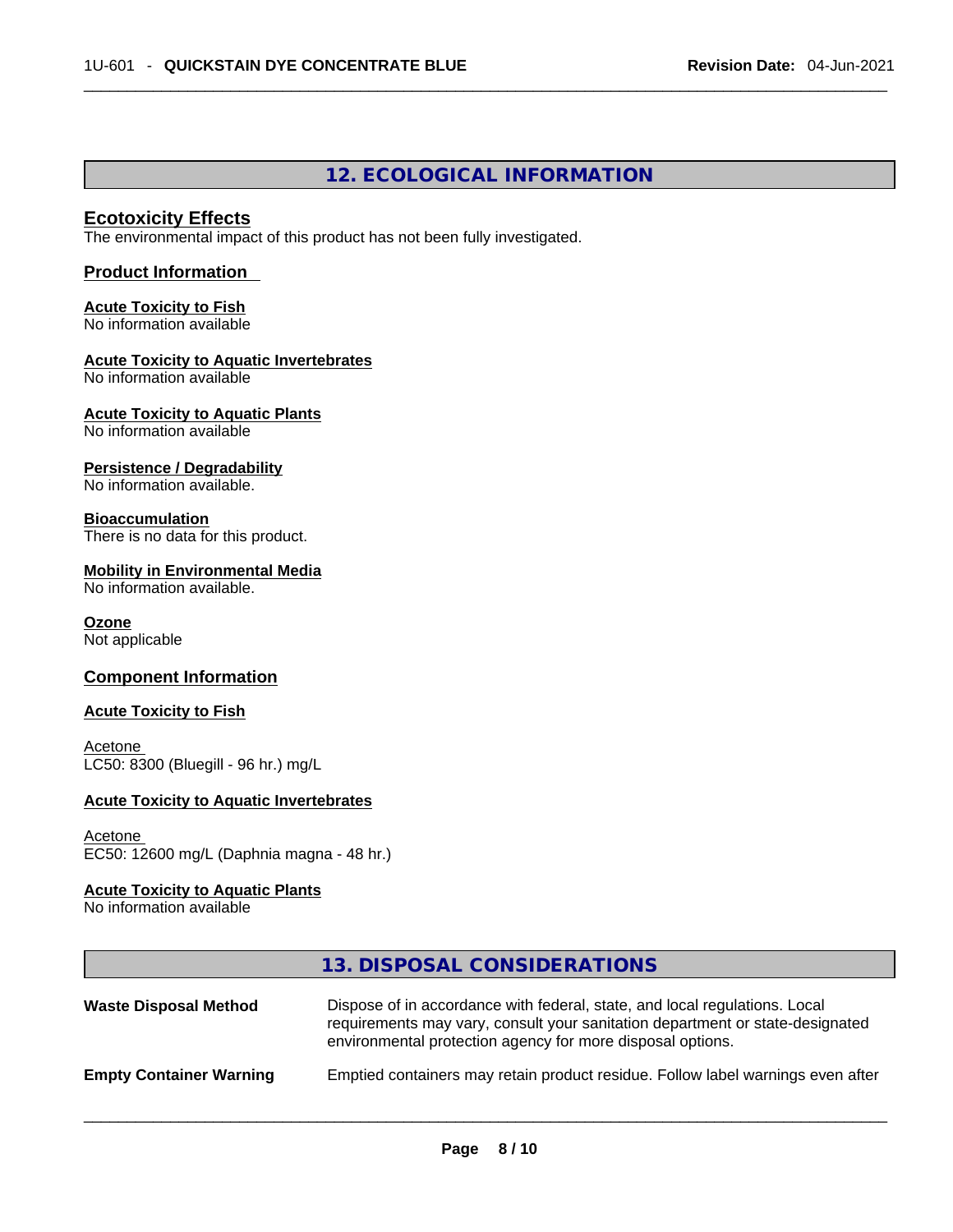container is emptied. Residual vapors may explode on ignition.

# **14. TRANSPORT INFORMATION**

| <b>DOT</b>                                                                                                 |                                                          |  |
|------------------------------------------------------------------------------------------------------------|----------------------------------------------------------|--|
| <b>Proper Shipping Name</b><br><b>Hazard class</b><br>UN-No.<br><b>Packing Group</b><br><b>Description</b> | <b>PAINT</b><br>3<br>UN1263<br>Ш<br>UN1263, PAINT, 3, II |  |
| <b>ICAO/IATA</b>                                                                                           | Contact the preparer for further information.            |  |
| <b>IMDG / IMO</b>                                                                                          | Contact the preparer for further information.            |  |
|                                                                                                            | 15. REGULATORY INFORMATION                               |  |

# **International Inventories**

| <b>TSCA: United States</b> | Yes - All components are listed or exempt. |
|----------------------------|--------------------------------------------|
| <b>DSL: Canada</b>         | Yes - All components are listed or exempt. |

# **Federal Regulations**

#### **SARA 311/312 hazardous categorization**

| Acute health hazard               | Yes |
|-----------------------------------|-----|
| Chronic Health Hazard             | Nο  |
| Fire hazard                       | Yes |
| Sudden release of pressure hazard | Nο  |
| Reactive Hazard                   | No  |

#### **SARA 313**

Section 313 of Title III of the Superfund Amendments and Reauthorization Act of 1986 (SARA). This product contains a chemical or chemicals which are subject to the reporting requirements of the Act and Title 40 of the Code of Federal Regulations, Part 372:

*None*

**Clean Air Act,Section 112 Hazardous Air Pollutants (HAPs) (see 40 CFR 61)**

This product contains the following HAPs:

*None*

# **US State Regulations**

# **California Proposition 65**

**AVIMARNING:** Cancer and Reproductive Harm– www.P65warnings.ca.gov